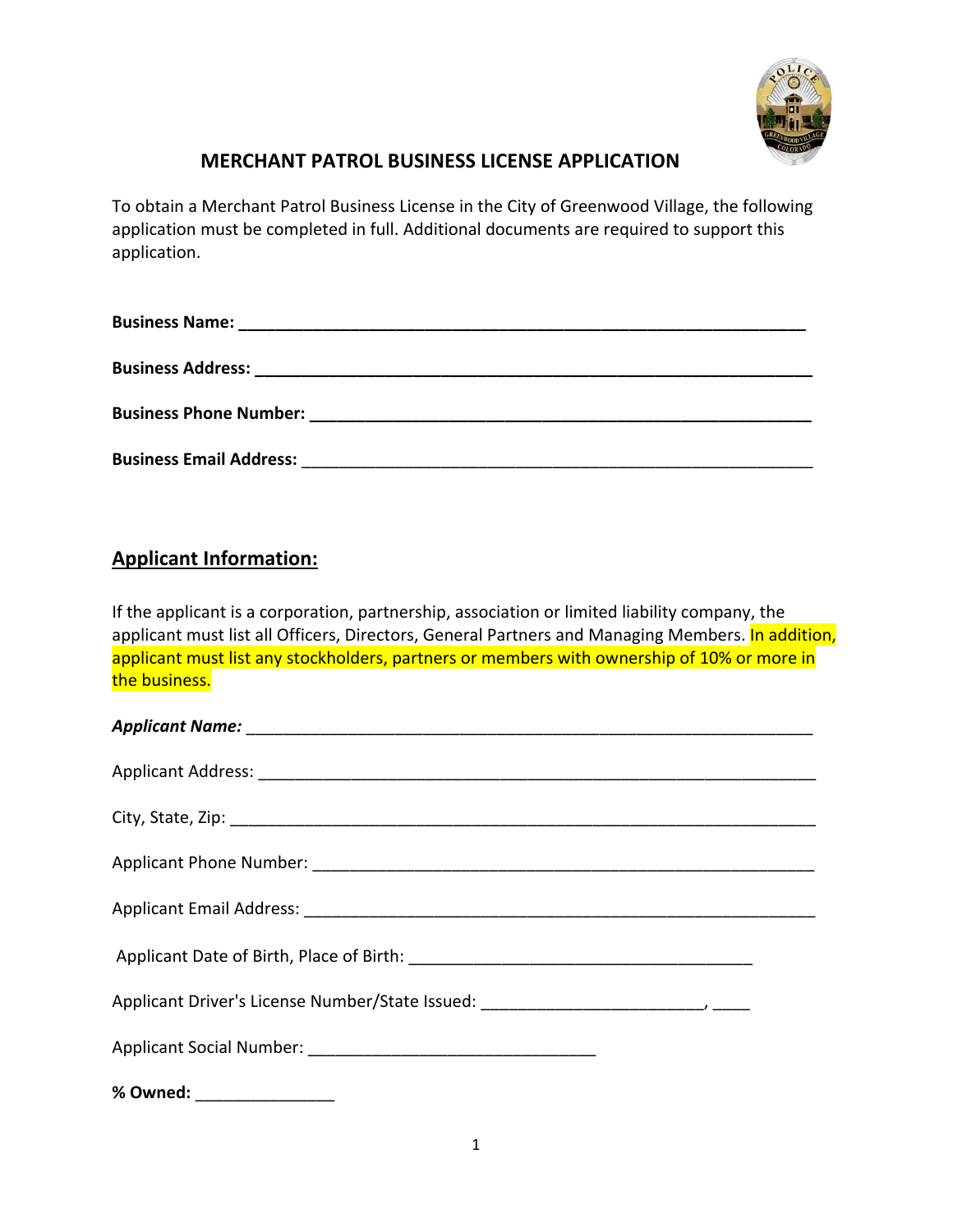# **Applicant Resident History for last three years:**

| Additional Owner, Officers, Directors, General Partners and Managing Members:                                                 |
|-------------------------------------------------------------------------------------------------------------------------------|
|                                                                                                                               |
|                                                                                                                               |
|                                                                                                                               |
|                                                                                                                               |
|                                                                                                                               |
|                                                                                                                               |
|                                                                                                                               |
|                                                                                                                               |
| % Owned: _________________                                                                                                    |
| Additional Owner, Officers, Directors, General Partners and Managing Members Resident<br><b>History for last three years:</b> |
|                                                                                                                               |
|                                                                                                                               |
|                                                                                                                               |
|                                                                                                                               |
|                                                                                                                               |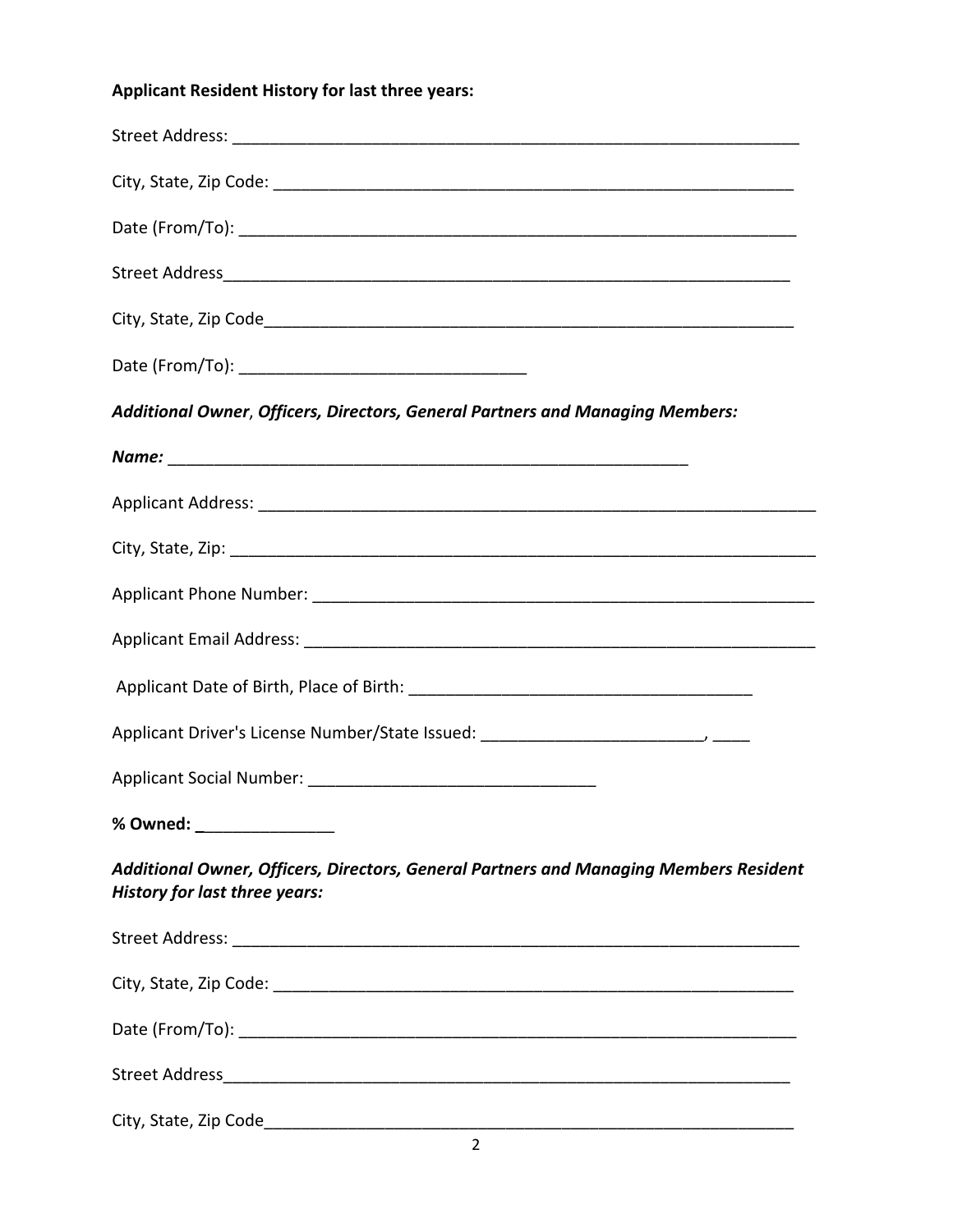Date (From/To): \_\_\_\_\_\_\_\_\_\_\_\_\_\_\_\_\_\_\_\_\_\_\_\_\_\_\_\_\_\_\_

*Additional Owner*, *Officers, Directors, General Partners and Managing Members:*

| % Owned: _________________                                                                                                    |
|-------------------------------------------------------------------------------------------------------------------------------|
| Additional Owner, Officers, Directors, General Partners and Managing Members Resident<br><b>History for last three years:</b> |
|                                                                                                                               |
|                                                                                                                               |
|                                                                                                                               |
|                                                                                                                               |
|                                                                                                                               |
|                                                                                                                               |
| Additional Owner, Officers, Directors, General Partners and Managing Members:                                                 |
|                                                                                                                               |
|                                                                                                                               |
|                                                                                                                               |
|                                                                                                                               |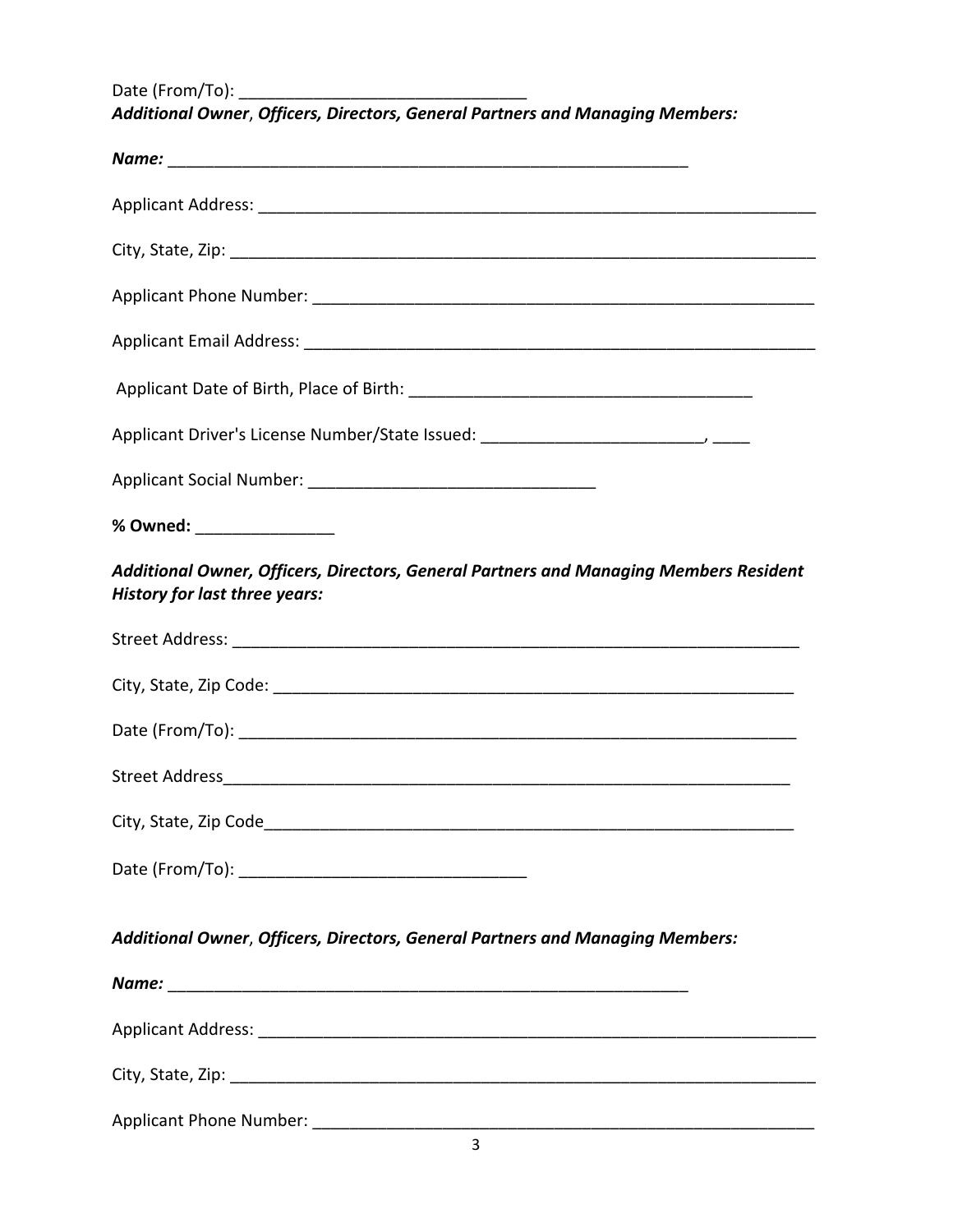| % Owned: _________________                                                                                                    |
|-------------------------------------------------------------------------------------------------------------------------------|
| Additional Owner, Officers, Directors, General Partners and Managing Members Resident<br><b>History for last three years:</b> |
|                                                                                                                               |
|                                                                                                                               |
|                                                                                                                               |
|                                                                                                                               |
|                                                                                                                               |
|                                                                                                                               |
|                                                                                                                               |
| Additional Owner, Officers, Directors, General Partners and Managing Members:                                                 |
|                                                                                                                               |
|                                                                                                                               |
|                                                                                                                               |
|                                                                                                                               |
|                                                                                                                               |
|                                                                                                                               |
|                                                                                                                               |
|                                                                                                                               |
|                                                                                                                               |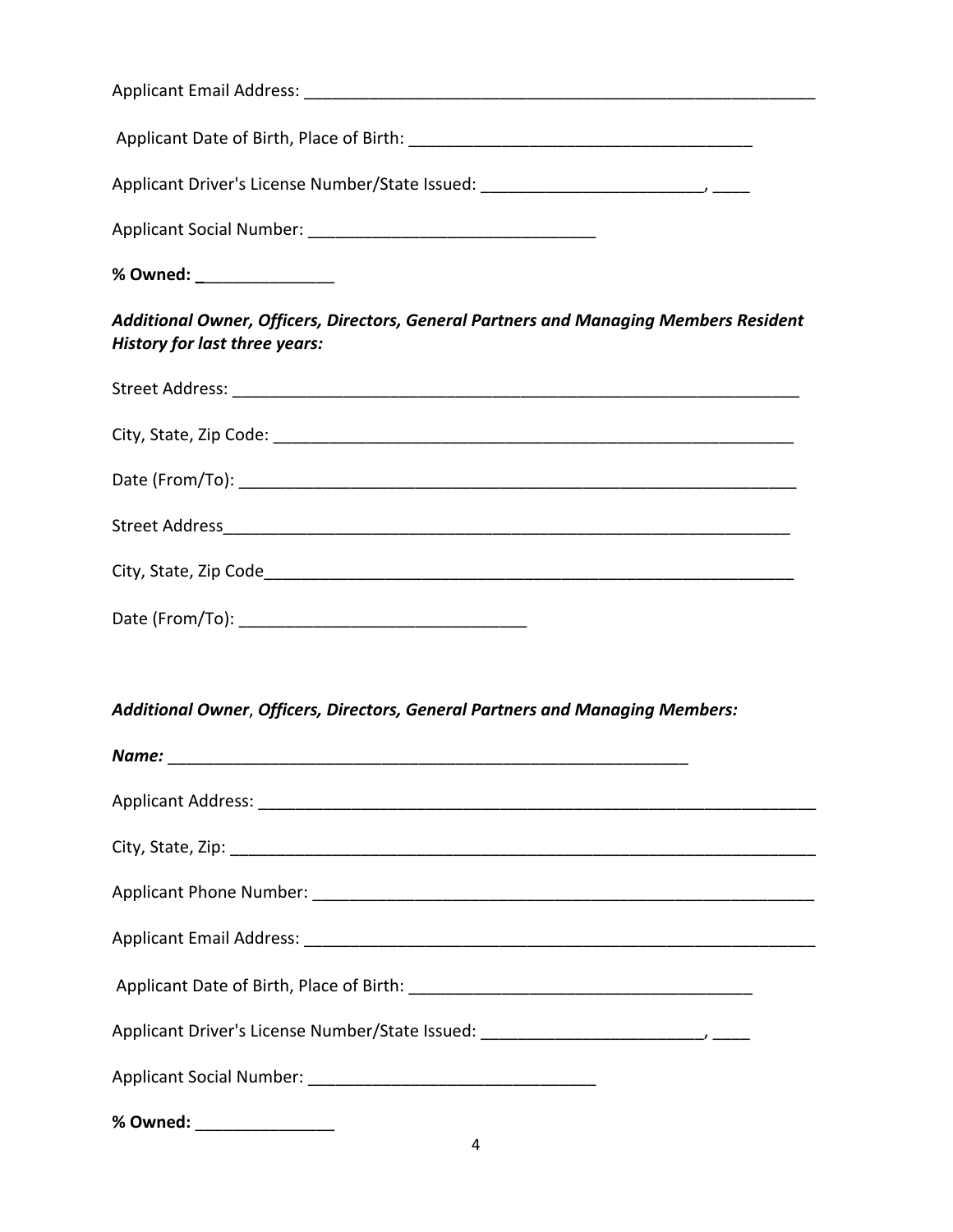*Additional Owner, Officers, Directors, General Partners and Managing Members Resident History for last three years:*

| <b>Attach additional sheet(s) if necessary</b>                                                                                                                                                                                 |                      |       |               |                                                                                                  |
|--------------------------------------------------------------------------------------------------------------------------------------------------------------------------------------------------------------------------------|----------------------|-------|---------------|--------------------------------------------------------------------------------------------------|
| <b>Employee Information</b>                                                                                                                                                                                                    |                      |       |               |                                                                                                  |
| Number of Employees: ______________                                                                                                                                                                                            |                      |       |               |                                                                                                  |
| Will your employees' duties necessitate carrying a firearm? Yes_______ No________                                                                                                                                              |                      |       |               |                                                                                                  |
| Barrell Length and Serial Number of the firearm:                                                                                                                                                                               |                      |       |               | If yes, please provide a list of employees who will be carrying a firearm, Make, Model, Caliber, |
|                                                                                                                                                                                                                                |                      |       |               |                                                                                                  |
|                                                                                                                                                                                                                                |                      |       |               |                                                                                                  |
|                                                                                                                                                                                                                                | Make                 | Model |               | Caliber                                                                                          |
|                                                                                                                                                                                                                                | <b>Barrel Length</b> |       | Serial Number |                                                                                                  |
|                                                                                                                                                                                                                                |                      |       |               | Date of Birth: The Case of Birth:                                                                |
| Firearm Information: The contract of the contract of the contract of the contract of the contract of the control of the contract of the contract of the contract of the contract of the contract of the contract of the contra |                      | Model |               | Caliber                                                                                          |
|                                                                                                                                                                                                                                | Make                 |       |               |                                                                                                  |
|                                                                                                                                                                                                                                | <b>Barrel Length</b> |       | Serial Number |                                                                                                  |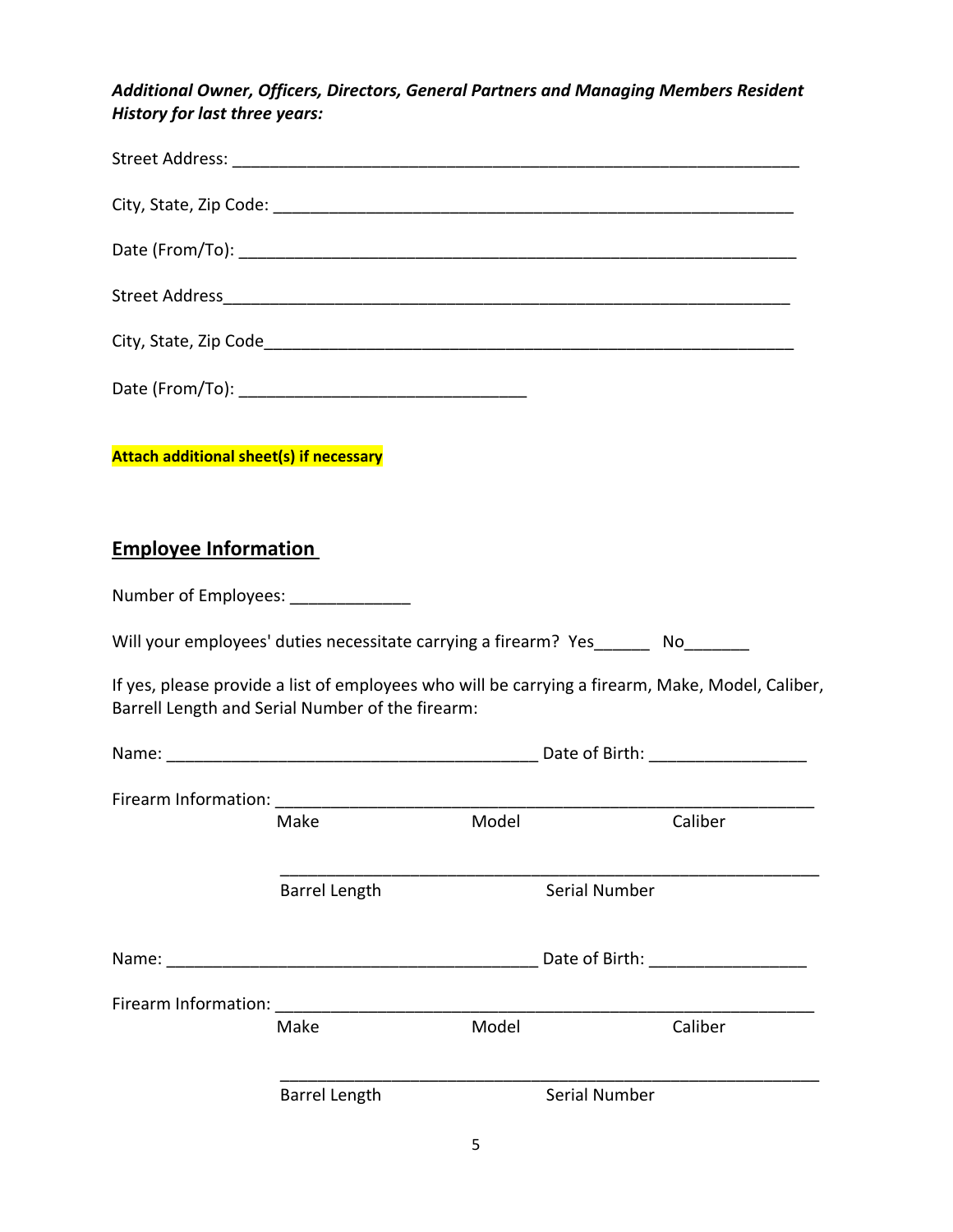|                      | Make                 | Model |               | Caliber                                                     |
|----------------------|----------------------|-------|---------------|-------------------------------------------------------------|
|                      |                      |       |               |                                                             |
|                      | <b>Barrel Length</b> |       | Serial Number |                                                             |
|                      |                      |       |               |                                                             |
|                      |                      |       |               |                                                             |
|                      |                      |       |               |                                                             |
|                      | Make                 | Model |               | Caliber                                                     |
|                      |                      |       |               |                                                             |
|                      | <b>Barrel Length</b> |       | Serial Number |                                                             |
|                      |                      |       |               |                                                             |
|                      |                      |       |               |                                                             |
|                      |                      |       |               |                                                             |
|                      |                      |       |               |                                                             |
|                      | Make                 | Model |               | Caliber                                                     |
|                      |                      |       |               | <u> 1989 - Johann Barbara, martxa al III-lea (h. 1974).</u> |
|                      | <b>Barrel Length</b> |       | Serial Number |                                                             |
|                      |                      |       |               |                                                             |
|                      |                      |       |               |                                                             |
| Firearm Information: |                      |       |               |                                                             |
|                      | Make                 | Model |               | Caliber                                                     |
|                      |                      |       |               |                                                             |
|                      | <b>Barrel Length</b> |       | Serial Number |                                                             |
|                      |                      |       |               |                                                             |

**Attach additional sheet(s) if necessary** 

*The City of Greenwood Village must be notified within 3 days of any employee termination and or removal/replacement of a firearm by an employee/management.*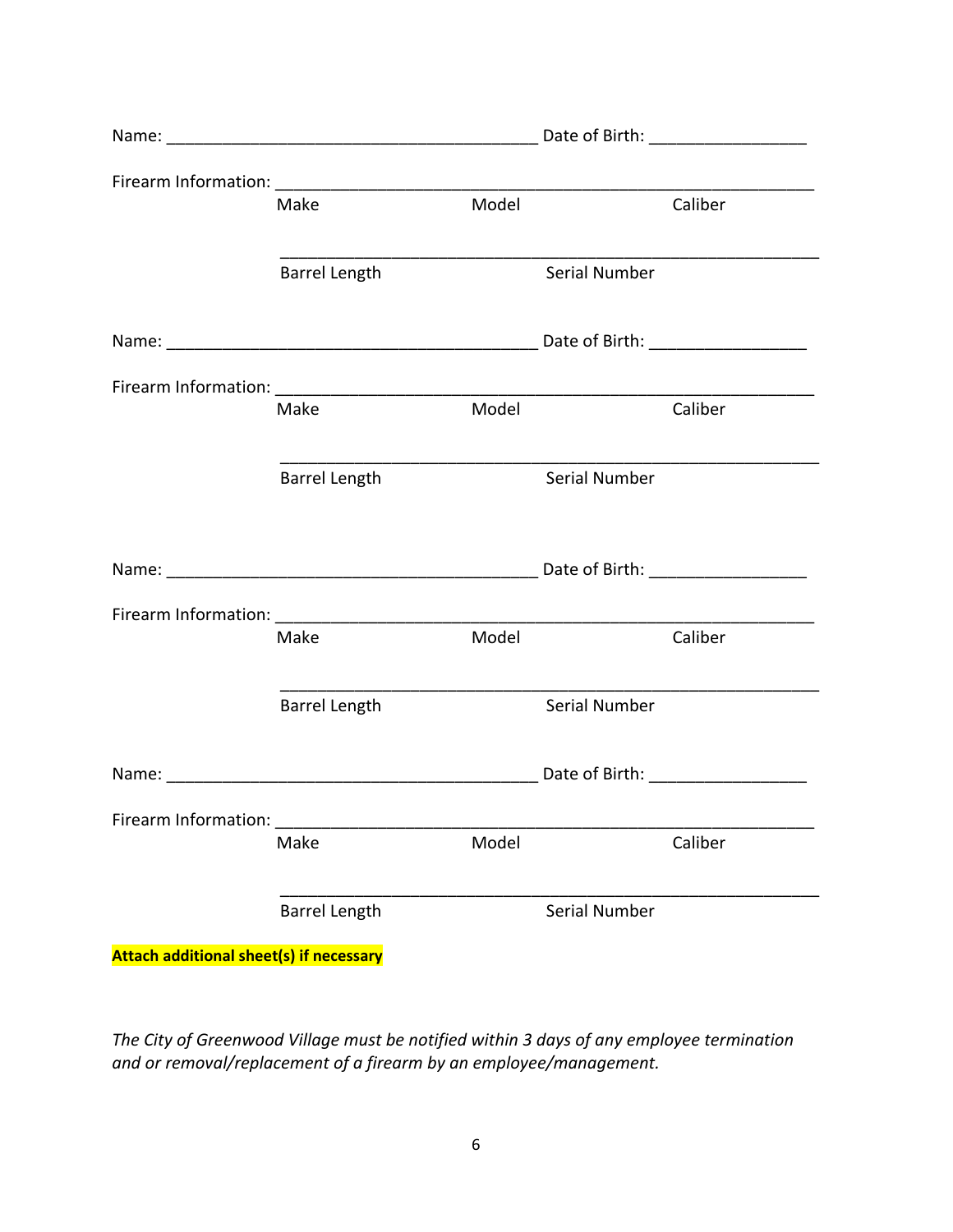#### **TRAINING**

**Attach to this application, copies of training records for each employee carrying a firearm, taser or any other less lethal equipment within the last 12 months and/or intent to provide training for each of these employees in the next 6 months.**

### **VEHICLE INFORMATION**

Number of Vehicles and Description:

| <b>Make &amp; Model</b> | Color | <b>Plate Number</b> |
|-------------------------|-------|---------------------|
|                         |       |                     |
|                         |       |                     |
|                         |       |                     |
|                         |       |                     |
|                         |       |                     |
|                         |       |                     |
|                         |       |                     |
|                         |       |                     |
|                         |       |                     |
|                         |       |                     |
|                         |       |                     |

**Attach additional sheet(s) if necessary** 

**The City of Greenwood Village must be notified within 3 days of any additions or removal of vehicles from the fleet.**